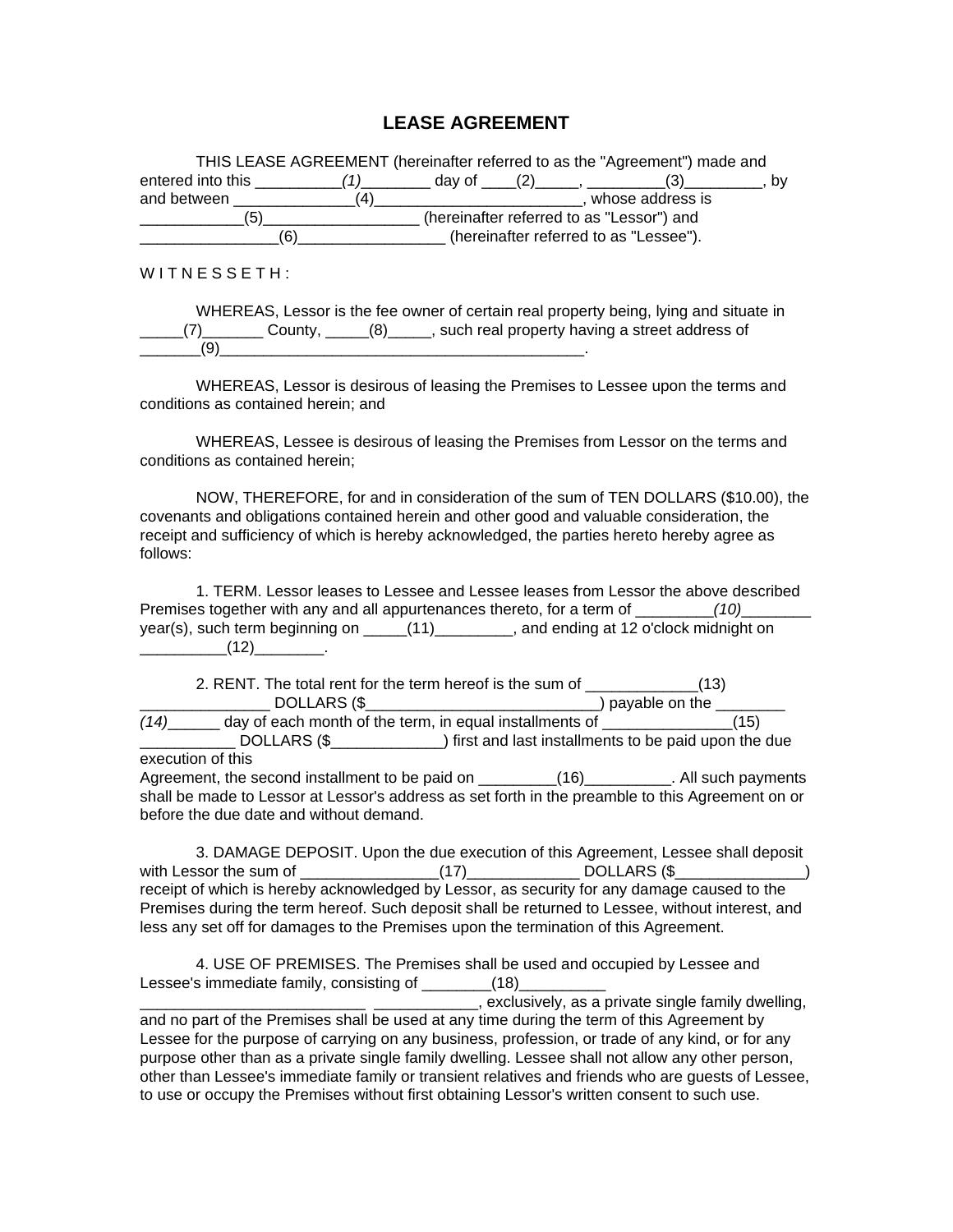Lessee shall comply with any and all laws, ordinances, rules and orders of any and all governmental or quasi-governmental authorities affecting the cleanliness, use, occupancy and preservation of the Premises.

5. CONDITION OF PREMISES. Lessee stipulates, represents and warrants that Lessee has examined the Premises, and that they are at the time of this Lease in good order, repair, and in a safe, clean and tenantable condition.

6. ASSIGNMENT AND SUB-LETTING. Lessee shall not assign this Agreement, or sublet or grant any license to use the Premises or any part thereof without the prior written consent of Lessor. A consent by Lessor to one such assignment, sub-letting or license shall not be deemed to be a consent to any subsequent assignment, sub-letting or license. An assignment, sub-letting or license without the prior written consent of Lessor or an assignment or sub-letting by operation of law shall be absolutely null and void and shall, at Lessor's option, terminate this Agreement.

7. ALTERATIONS AND IMPROVEMENTS. Lessee shall make no alterations to the buildings or improvements on the Premises or construct any building or make any other improvements on the Premises without the prior written consent of Lessor. Any and all alterations, changes, and/or improvements built, constructed or placed on the Premises by Lessee shall, unless otherwise provided by written agreement between Lessor and Lessee, be and become the property of Lessor and remain on the Premises at the expiration or earlier termination of this Agreement.

8. NON-DELIVERY OF POSSESSION. In the event Lessor cannot deliver possession of the Premises to Lessee upon the commencement of the Lease term, through no fault of Lessor or its agents, then Lessor or its agents shall have no liability, but the rental herein provided shall abate until possession is given. Lessor or its agents shall have thirty (30) days in which to give possession, and if possession is tendered within such time, Lessee agrees to accept the demised Premises and pay the rental herein provided from that date. In the event possession cannot be delivered within such time, through no fault of Lessor or its agents, then this Agreement and all rights hereunder shall terminate.

9. HAZARDOUS MATERIALS. Lessee shall not keep on the Premises any item of a dangerous, flammable or explosive character that might unreasonably increase the danger of fire or explosion on the Premises or that might be considered hazardous or extra hazardous by any responsible insurance company.

10. UTILITIES. Lessee shall be responsible for arranging for and paying for all utility services required on the Premises.

11. MAINTENANCE AND REPAIR; RULES. Lessee will, at its sole expense, keep and maintain the Premises and appurtenances in good and sanitary condition and repair during the term of this Agreement and any renewal thereof. Without limiting the generality of the foregoing, Lessee shall:

(a) Not obstruct the driveways, sidewalks, courts, entry ways, stairs and/or halls, which shall be used for the purposes of ingress and egress only;

(b) Keep all windows, glass, window coverings, doors, locks and hardware in good, clean order and repair;

(c) Not obstruct or cover the windows or doors;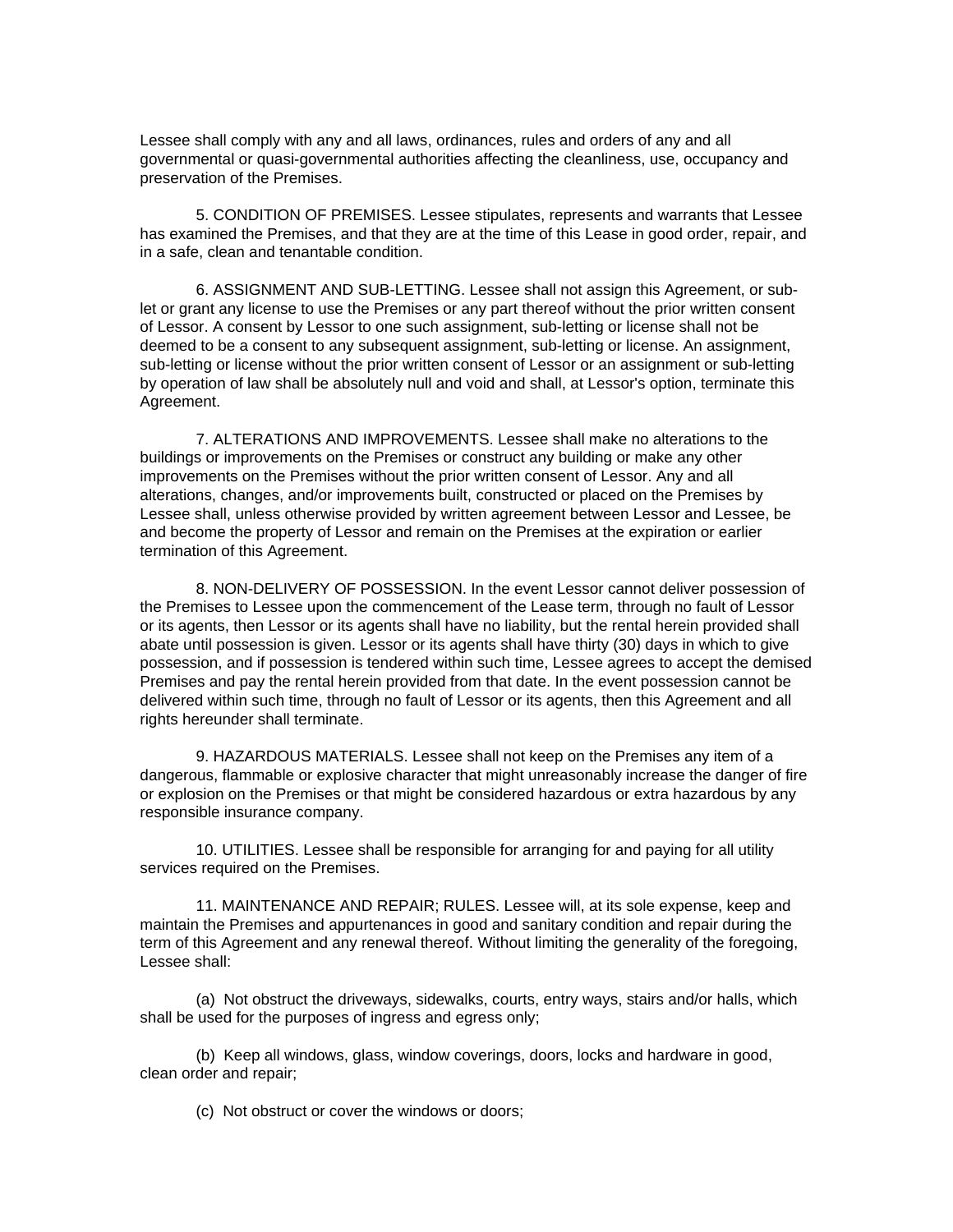(d) Not leave windows or doors in an open position during any inclement weather;

(e) Not hang any laundry, clothing, sheets, etc. from any window, rail, porch or balcony nor air or dry any of same within any yard area or space;

(f) Not cause or permit any locks or hooks to be placed upon any door or window without the prior written consent of Lessor;

(g) Keep all air conditioning filters clean and free from dirt;

(h) Keep all lavatories, sinks, toilets, and all other water and plumbing apparatus in good order and repair and shall use same only for the purposes for which they were constructed. Lessee shall not allow any sweepings, rubbish, sand, rags, ashes or other substances to be thrown or deposited therein. Any damage to any such apparatus and the cost of clearing stopped plumbing resulting from misuse shall be borne by Lessee;

(i) And Lessee's family and guests shall at all times maintain order in the Premises and at all places on the Premises, and shall not make or permit any loud or improper noises, or otherwise disturb other residents;

(j) Keep all radios, television sets, stereos, phonographs, etc., turned down to a level of sound that does not annoy or interfere with other residents;

(k) Deposit all trash, garbage, rubbish or refuse in the locations provided therefor and shall not allow any trash, garbage, rubbish or refuse to be deposited or permitted to stand on the exterior of any building or within the common elements;

(l) Abide by and be bound by any and all rules and regulations affecting the Premises or the common area appurtenant thereto which may be adopted or promulgated by the Condominium or Homeowners' Association having control over them.

12. DAMAGE TO PREMISES. In the event the Premises are destroyed or rendered wholly untenantable by fire, storm, earthquake, or other casualty not caused by the negligence of Lessee, this Agreement shall terminate from such time except for the purpose of enforcing rights that may have then accrued hereunder. The rental provided for herein shall then be accounted for by and between Lessor and Lessee up to the time of such injury or destruction of the Premises, Lessee paying rentals up to such date and Lessor refunding rentals collected beyond such date. Should a portion of the Premises thereby be rendered untenantable, the Lessor shall have the option of either repairing such injured or damaged portion or terminating this Lease. In the event that Lessor exercises its right to repair such untenantable portion, the rental shall abate in the proportion that the injured parts bears to the whole Premises, and such part so injured shall be restored by Lessor as speedily as practicable, after which the full rent shall recommence and the Agreement continue according to its terms.

13. INSPECTION OF PREMISES. Lessor and Lessor's agents shall have the right at all reasonable times during the term of this Agreement and any renewal thereof to enter the Premises for the purpose of inspecting the Premises and all buildings and improvements thereon. And for the purposes of making any repairs, additions or alterations as may be deemed appropriate by Lessor for the preservation of the Premises or the building. Lessor and its agents shall further have the right to exhibit the Premises and to display the usual "for sale", "for rent" or "vacancy" signs on the Premises at any time within forty-five (45) days before the expiration of this Lease. The right of entry shall likewise exist for the purpose of removing placards, signs, fixtures, alterations or additions, but do not conform to this Agreement or to any restrictions, rules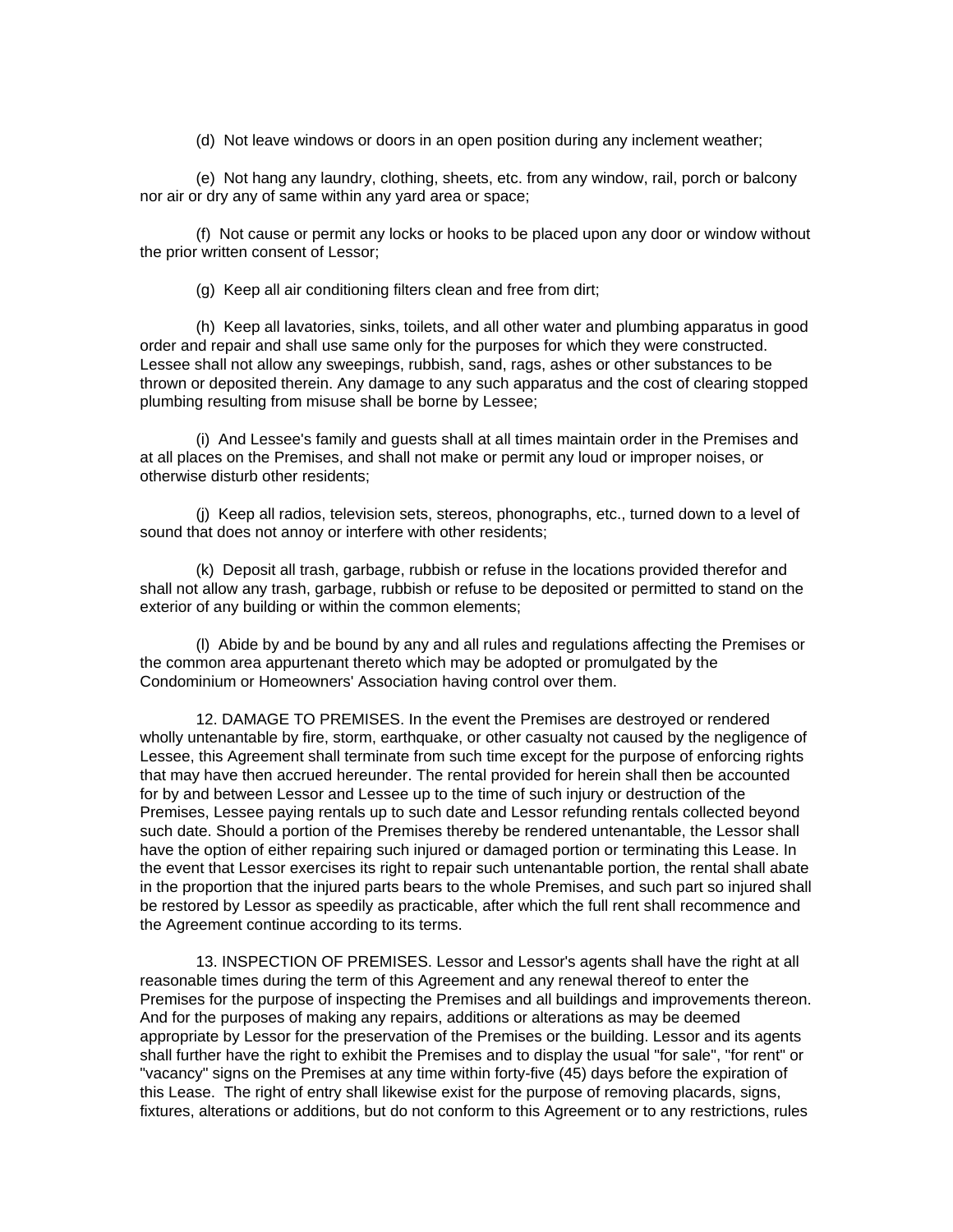or regulations affecting the Premises.

14. SUBORDINATION OF LEASE. This Agreement and Lessee's interest hereunder are and shall be subordinate, junior and inferior to any and all mortgages, liens or encumbrances now or hereafter placed on the Premises by Lessor, all advances made under any such mortgages, liens or encumbrances (including, but not limited to, future advances), the interest payable on such mortgages, liens or encumbrances and any and all renewals, extensions or modifications of such mortgages, liens or encumbrances.

15. LESSEE'S HOLD OVER. If Lessee remains in possession of the Premises with the consent of Lessor after the natural expiration of this Agreement, a new tenancy from month-tomonth shall be created between Lessor and Lessee which shall be subject to all of the terms and conditions hereof except that rent shall then be due and owing at (19) DOLLARS (\$ ) per month and except that such tenancy shall be terminable upon fifteen (15) days written notice served by either party.

16. SURRENDER OF PREMISES. Upon the expiration of the term hereof, Lessee shall surrender the Premises in as good a state and condition as they were at the commencement of this Agreement, reasonable use and wear and tear thereof and damages by the elements excepted.

17. ANIMALS. Lessee shall be entitled to keep no more than  $(20)$ ) domestic dogs, cats or birds; however, at such time as Lessee shall actually keep any such animal on the Premises, Lessee shall pay to Lessor a pet deposit of (21)\_\_\_\_\_\_\_\_\_\_\_\_\_\_\_\_\_ DOLLARS (\$\_\_\_\_\_\_\_), \_\_\_\_\_\_\_(22)\_\_\_\_\_\_\_\_ DOLLARS ) of which shall be non-refundable and shall be used upon the termination or expiration of this Agreement for the purposes of cleaning the carpets of the building.

18. QUIET ENJOYMENT. Lessee, upon payment of all of the sums referred to herein as being payable by Lessee and Lessee's performance of all Lessee's agreements contained herein and Lessee's observance of all rules and regulations, shall and may peacefully and quietly have, hold and enjoy said Premises for the term hereof.

19. INDEMNIFICATION. Lessor shall not be liable for any damage or injury of or to the Lessee, Lessee's family, guests, invitees, agents or employees or to any person entering the Premises or the building of which the Premises are a part or to goods or equipment, or in the structure or equipment of the structure of which the Premises are a part, and Lessee hereby agrees to indemnify, defend and hold Lessor harmless from any and all claims or assertions of every kind and nature.

20. DEFAULT. If Lessee fails to comply with any of the material provisions of this Agreement, other than the covenant to pay rent, or of any present rules and regulations or any that may be hereafter prescribed by Lessor, or materially fails to comply with any duties imposed on Lessee by statute, within seven (7) days after delivery of written notice by Lessor specifying the non-compliance and indicating the intention of Lessor to terminate the Lease by reason thereof, Lessor may terminate this Agreement.

If Lessee fails to pay rent when due and the default continues for seven (7) days thereafter, Lessor may, at Lessor's option, declare the entire balance of rent payable hereunder to be immediately due and payable and may exercise any and all rights and remedies available to Lessor at law or in equity or may immediately terminate this Agreement.

21. LATE CHARGE. In the event that any payment required to be paid by Lessee hereunder is not made within three (3) days of when due, Lessee shall pay to Lessor, in addition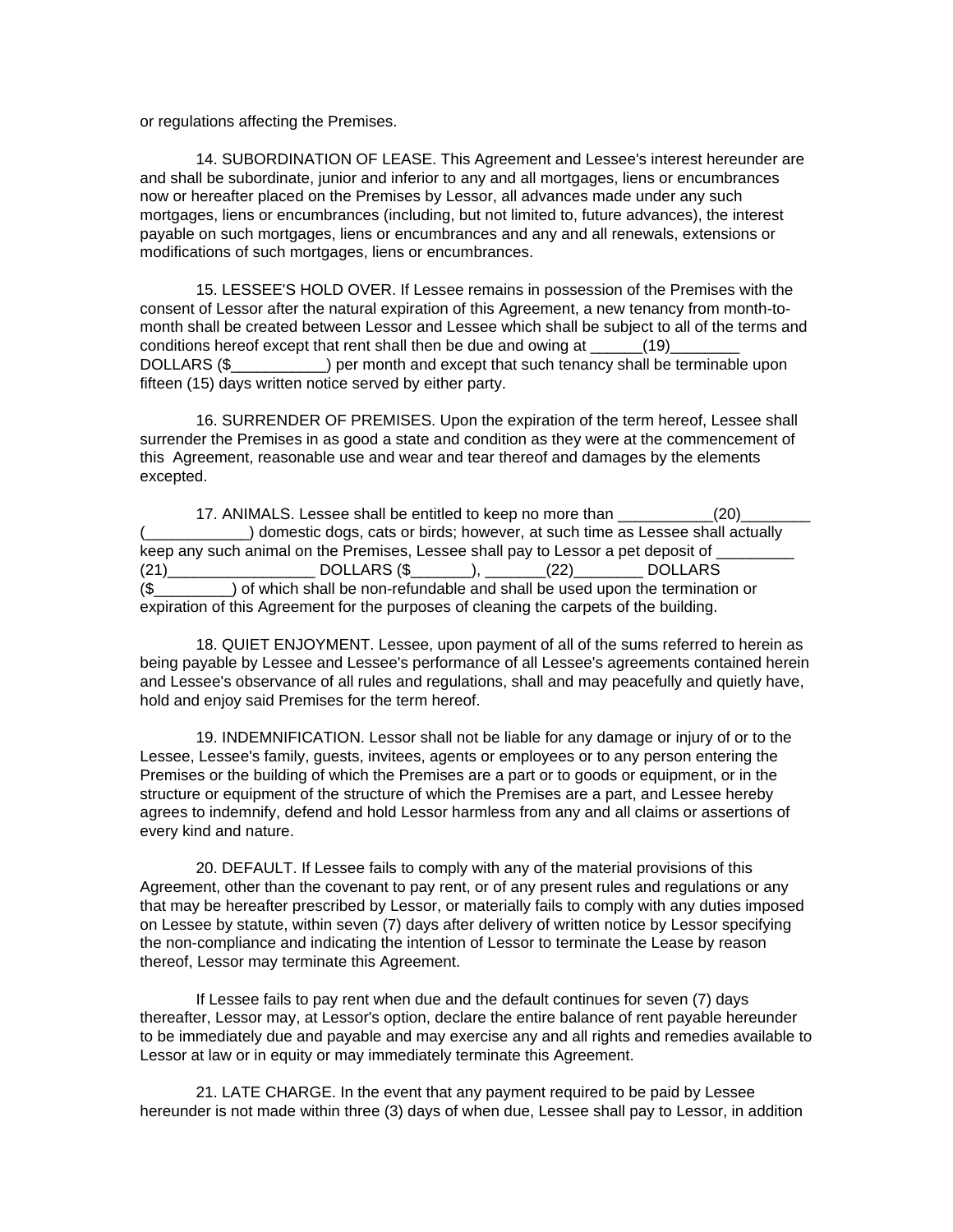to such payment or other charges due hereunder, a "late fee" in the amount of  $(23)$  $\qquad \qquad (\$ \qquad \qquad ).$ 

22. ABANDONMENT. If at any time during the term of this Agreement Lessee abandons the Premises or any part thereof, Lessor may, at Lessor's option, obtain possession of the Premises in the manner provided by law, and without becoming liable to Lessee for damages or for any payment of any kind whatever. Lessor may, at Lessor's discretion, as agent for Lessee, relet the Premises, or any part thereof, for the whole or any part thereof, for the whole or any part of the then unexpired term, and may receive and collect all rent payable by virtue of such reletting, and, at Lessor's option, hold Lessee liable for any difference between the rent that would have been payable under this Agreement during the balance of the unexpired term, if this Agreement had continued in force, and the net rent for such period realized by Lessor by means of such reletting. If Lessor's right of reentry is exercised following abandonment of the Premises by Lessee, then Lessor shall consider any personal property belonging to Lessee and left on the Premises to also have been abandoned, in which case Lessor may dispose of all such personal property in any manner Lessor shall deem proper and Lessor is hereby relieved of all liability for doing so.

23. ATTORNEYS' FEES. Should it become necessary for Lessor to employ an attorney to enforce any of the conditions or covenants hereof, including the collection of rentals or gaining possession of the Premises, Lessee agrees to pay all expenses so incurred, including a reasonable attorneys' fee.

24. RECORDING OF AGREEMENT. Lessee shall not record this Agreement on the Public Records of any public office. In the event that Lessee shall record this Agreement, this Agreement shall, at Lessor's option, terminate immediately and Lessor shall be entitled to all rights and remedies that it has at law or in equity.

25. GOVERNING LAW. This Agreement shall be governed, construed and interpreted by, through and under the Laws of the State of \_\_\_\_\_\_(24)\_\_\_\_\_\_\_\_\_\_\_.

26. SEVERABILITY. If any provision of this Agreement or the application thereof shall, for any reason and to any extent, be invalid or unenforceable, neither the remainder of this Agreement nor the application of the provision to other persons, entities or circumstances shall be affected thereby, but instead shall be enforced to the maximum extent permitted by law.

27. BINDING EFFECT. The covenants, obligations and conditions herein contained shall be binding on and inure to the benefit of the heirs, legal representatives, and assigns of the parties hereto.

28. DESCRIPTIVE HEADINGS. The descriptive headings used herein are for convenience of reference only and they are not intended to have any effect whatsoever in determining the rights or obligations of the Lessor or Lessee.

29. CONSTRUCTION. The pronouns used herein shall include, where appropriate, either gender or both, singular and plural.

30. NON-WAIVER. No indulgence, waiver, election or non-election by Lessor under this Agreement shall affect Lessee's duties and liabilities hereunder.

31. MODIFICATION. The parties hereby agree that this document contains the entire agreement between the parties and this Agreement shall not be modified, changed, altered or amended in any way except through a written amendment signed by all of the parties hereto.